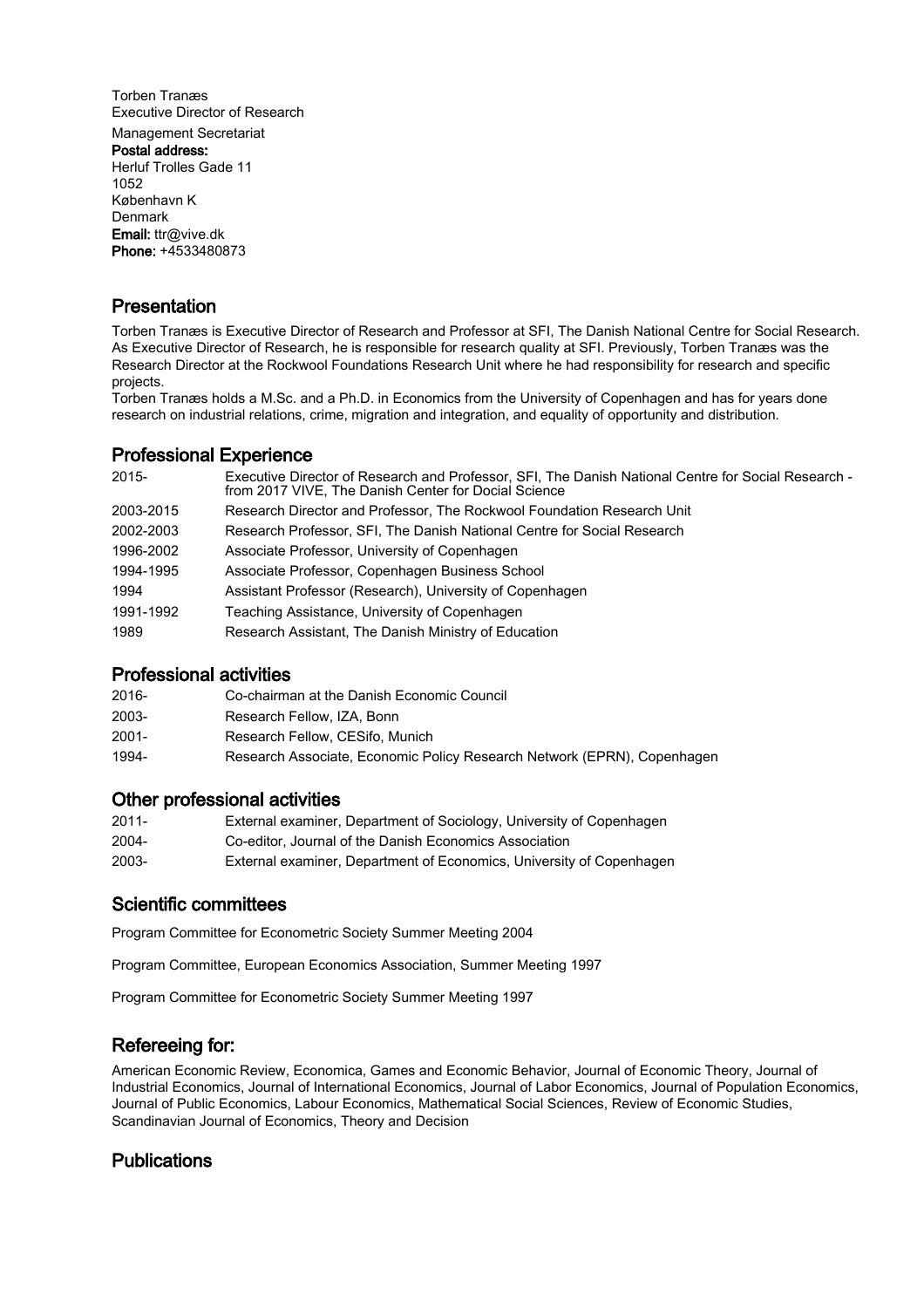## International journals

Fallesen, P., Geerdsen, L. P., Imai, S., & Tranæs, T. (2018). The effect of active labour market policies on crime: Incapacitation and program effects. Labour Economics, 52, 263-286.

Hansen, M. F., Schultz-Nielsen, M. L., & Tranæs, T. (2017). The fiscal impact of immigration to welfare states of the Scandinavian type. Journal of population economics, 30(3), 925-952. https://doi.org/10.1007/s00148-017-0636-1

Albæk, K., Leth-Petersen, S., le Maire, D., & Tranæs, T. (2017). Does Peacetime Military Service Affect Crime? The Scandinavian Journal of Economics, 119(3), 512–540 . https://doi.org/10.1111/sjoe.12181

Bogetoft, P., Heinesen, E., & Tranæs, T. (2015). The efficiency of educational production: A comparison of the Nordic countries with other OECD countries. Economic Modelling, 50, 310-321. https://doi.org/10.1016/j.econmod.2015.06.025

Filges, T., Kennes, J., Larsen, B., & Tranæs, T. (2011). Labour Market Programmes and the Equility-Efficiency Trade-off. Journal of Macroeconomics, 33(4), 738-753. [4]. https://doi.org/doi:10.1016/j.jmacro.2011.06.004

Kreiner, C. T., & Tranæs, T. (2005). Optimal Workfare with Voluntary and Involuntary Unemployment\*. The Scandinavian Journal of Economics, 107(3), 459-474. https://doi.org/10.1111/j.1467-9442.2005.00418.x

Lentz, R., & Tranæs, T. (2005). Job Search and Savings: Wealth Effects and Duration Dependence. Journal of Labor Economics, 23(3), 467-489. https://doi.org/10.1086/430284

Roemer, J. E., Aaberge, R., Colombino, U., Fritzell, J., Jenkins, S. P., Lefranc, A., Marx, I., Page, M., Pommer, E., Ruiz-Castillo, J., Jesus San Segundo, M., Tranaes, T., Trannoy, A., Wagner, G. G., & Zubiri, I. (2003). To what extent do fiscal regimes equalize opportunities for income acquisition among citizens? Journal of Public Economics, 87(3–4), 539-565. https://doi.org/10.1016/S0047-2727(01)00145-1

Krishna, K., & Tranæs, T. (2002). Allocating multiple units. Economic Theory, 20(4), 733-750. https://doi.org/10.1007/s00199-001-0251-x

Tranæs, T. (2001). Raiding Opportunities and Unemployment. Journal of Labor Economics, 19(4), 773-798. https://doi.org/10.1086/322819

Lockwood, B., Sløk, T., & Tranaes, T. (2000). Progressive Taxation and Wage Setting: Some Evidence for Denmark. The Scandinavian Journal of Economics, 102(4), 707-723. https://doi.org/10.1111/1467-9442.00222

Roberts, M. A., Stæhr, K., & Tranæs, T. (2000). Two-stage bargaining with coverage extension in a dual labour market. European Economic Review, 44(1), 181-200. https://doi.org/10.1016/S0014-2921

Groes, E., & Tranæs, T. (1999). On the Efficiency of Decentralized Exchange with Resale Possibilities. International Economic Review, 40(2), 423-438. https://doi.org/10.1111/1468-2354.00022

Groes, E., Jacobsen, H. J., Sloth, B., & Tranæs, T. (1999). Testing the Intransitivity Explanation of the Allais Paradox. Theory and Decision, 47(3), 229-245. https://doi.org/10.1023/A:1005177230444

Tranæs, T. (1998). Tie-Breaking in Games of Perfect Information. Games and Economic Behavior, 22(1), 148-161. https://doi.org/10.1006/game.1997.0564

Groes, E., Jacobsen, H. J., Sloth, B., & Tranæs, T. (1998). Axiomatic characterizations of the Choquet integral. Economic Theory, 12(2), 441-448. https://doi.org/10.1007/s001990050230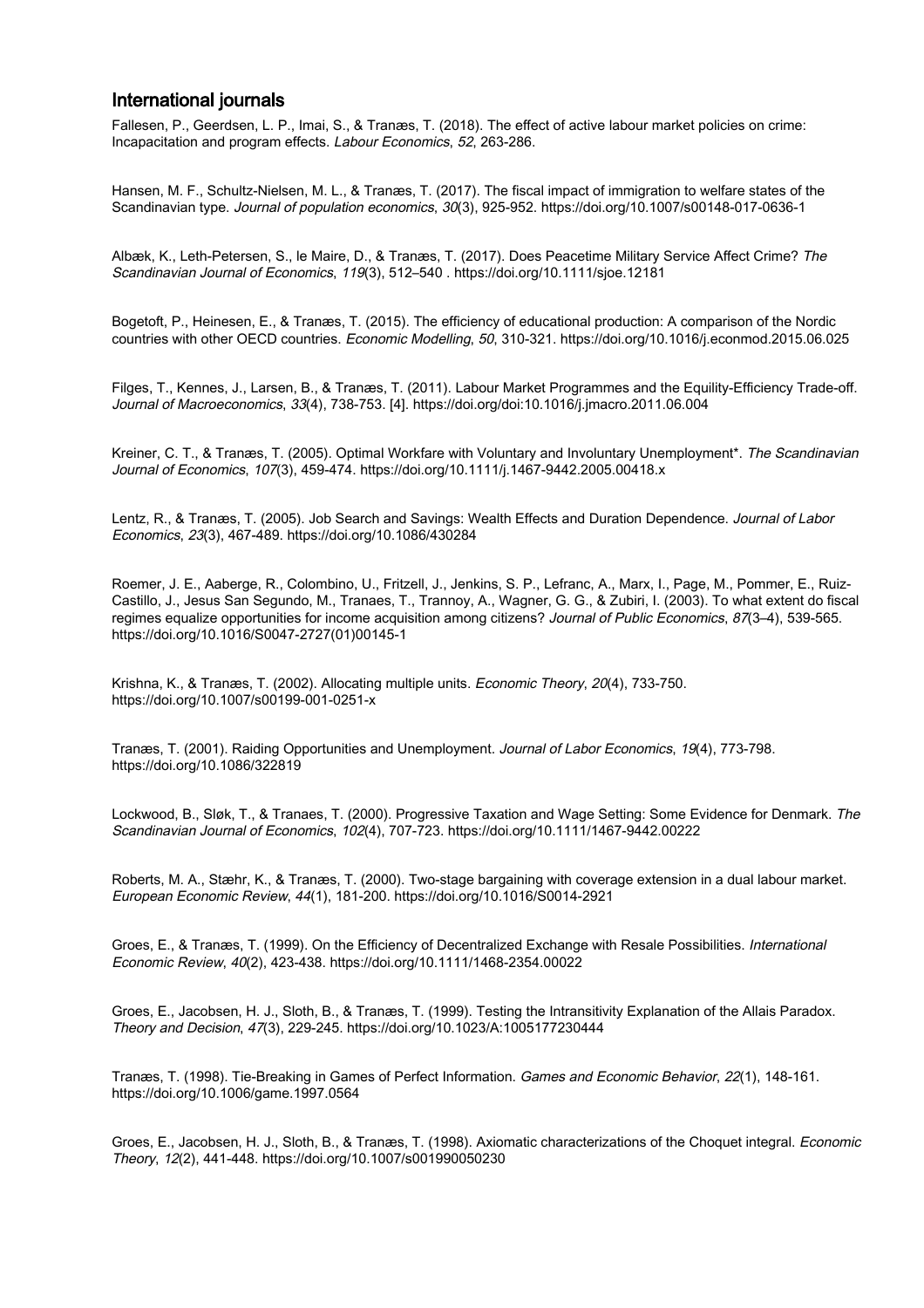Groes, E., Jørgen Jacobsen, H., Sloth, B., & Tranaes, T. (1998). Nash Equilibrium with Lower Probabilities. Theory and Decision, 44(1), 37-66. https://doi.org/10.1023/A:1004962423985

Hendon, E., Jacobsen, H. J., Sloth, B., & Tranæs, T. (1996). The product of capacities and belief functions. Mathematical Social Sciences, 32(2), 95-108. https://doi.org/10.1016/0165-4896

Groes, N., Larsen, A. H., & Tranæs, T. (1994). A Forecast Model for Unemployment by Education. LABOUR: Review of Labour Economics and Industrial Relations, 8(2), 317-330. https://doi.org/10.1111/j.1467-9914.1994.tb00229.x

Hendon, E., Sloth, B., & Tranæs, T. (1994). Decentralized trade with bargaining and voluntary matching. *Economic Design* , 1(1), 55-77. https://doi.org/10.1007/BF02716614

Hendon, E., Jacobsen, H. J., Sloth, B., & Tranæs, T. (1994). Expected utility with lower probabilities. Journal of Risk and Uncertainty, 8(2), 197-216. https://doi.org/10.1007/BF01065372

Tranæs, T. (1993). Decision-making by an authority under influence. Economics Letters, 43(1), 35-39. https://doi.org/10.1016/0165-1765

Hendon, E., & Tranæs, T. (1991). Sequential bargaining in a market with one seller and two different buyers. Games and Economic Behavior, 3(4), 453-466. https://doi.org/10.1016/0899-8256

# Other International Publications

Tranæs, T. (2012). Immigration laws affect integration: The politicians decide how. International Organization for Migration.

Tranæs, T., Arnberg, S., & Holm, A. (2006). Progressive Taxation and Wages: Microevidence. In J. Angell, & P. Birch Sørensen (Eds.), Tax Policy and Labor Market Performance (pp. 229-262). MIT Press.

Tranæs, T., & Zimmermann, K. F. (2004). Migrants, Work, and the Welfare State: An Introduction. In T. Tranæs, & K. F. Zimmermann (Eds.), Migrants, Work, and the Welfare State (pp. 15-29). Odense Universitetsforlag.

Tranæs, T., & Zimmermann, K. F. (2004). Migrants, Work, and the Welfare State: Summary and Conclusions. In T. Tranæs, & K. F. Zimmermann (Eds.), Migrants, Work, and the Welfare State (pp. 391-404). Syddansk Universitetsforlag.

Tranæs, T., & T. Hansen, C. (1999). Effort Commitment in Active Labour Market Policy: Concequenses for anticipation incentives and Wage Setting. In T. M. Andersen, S. E. Hougaard Jensen, & O. Risager (Eds.), Macroeconomic Perspectives on the Danish Economy (pp. 335-358). Macmillan.

#### Working Papers

Hansen, M., Schultz-Nielsen, M. L., & Tranæs, T. (2015). The Impact of Immigrants on Public Finances: A Forecast Analysis for Denmark. IZA. Institute for the Study of Labor / Forschungsinstitut zur Zukunft der Arbeit. IZA Discussion paper Vol. 8844

O. Parsons, D., Tranæs, T., & Bie Lilleør, H. (2015). Voluntary Public Unemployment Insurance. IZA. Institute for the Study of Labor / Forschungsinstitut zur Zukunft der Arbeit. IZA Discussion paper No. 8783 http://ftp.iza.org/dp8783.pdf

Fallesen, P., Geerdsen, L. P., Imai, S., & Tranæs, T. (2014). The Effect of Workfare on Crime: Incapacitation and Program Effects. IZA. Institute for the Study of Labor / Forschungsinstitut zur Zukunft der Arbeit. IZA Discussion paper No. 8716 http://ftp.iza.org/dp8716.pdf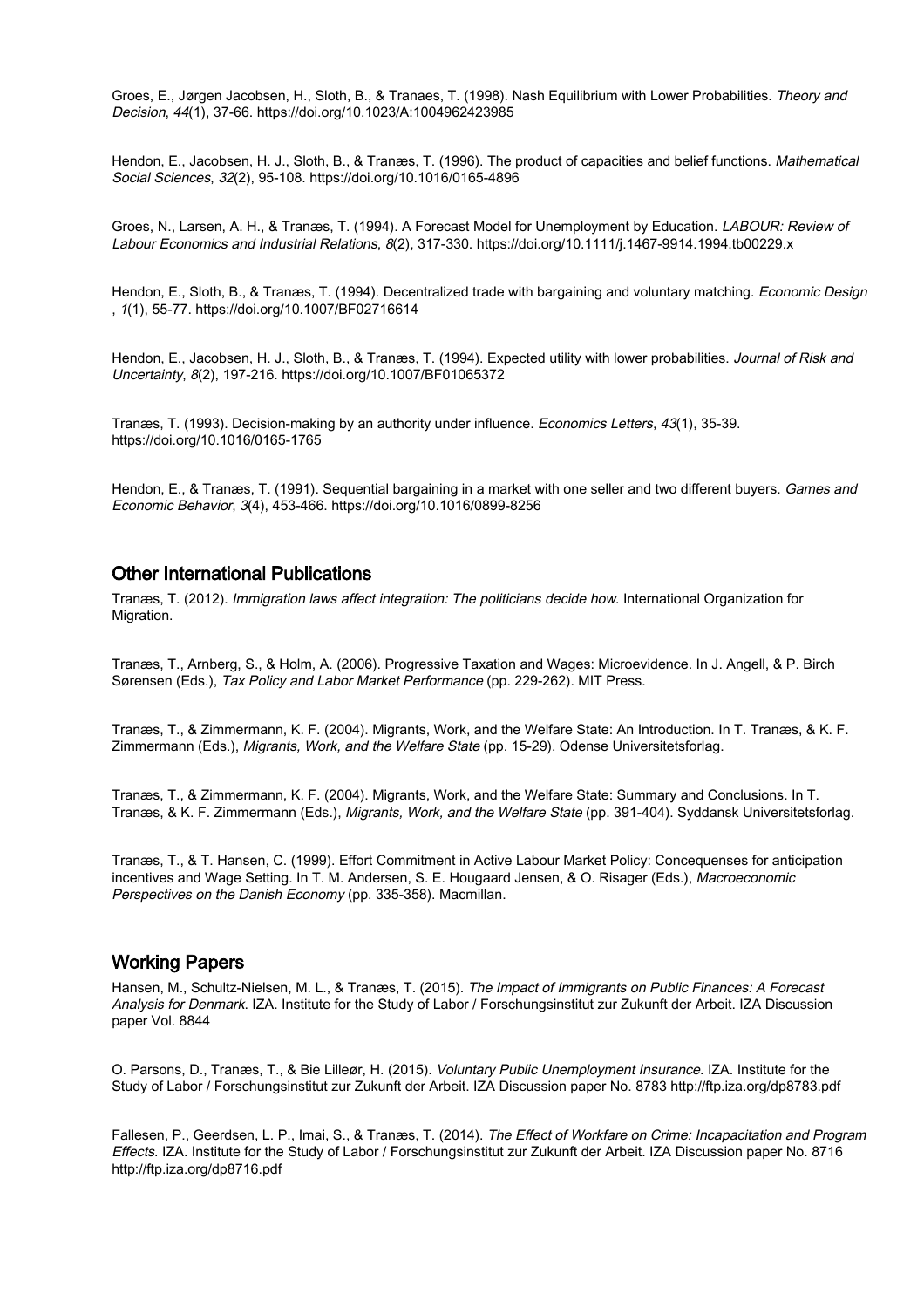Clausen, J., Geerdsen, L. P., & Tranæs, T. (2013). The Motivation Effect of Active Labor Market Policy on Wages. Rockwool Foundation Research Unit . Study paper - Rockwool Foundation Research Unit No. 50

Lentz, R., & Tranæs, T. (2005). Marriage, Wealth, and Unemployment Duration: A Gender Asymmetry Puzzle. IZA. IZA Discussion paper No. 1607 http://ftp.iza.org/dp1607.pdf

#### Danish Journals

Bøgh Andersen, L., Bogetoft, P., Grønnegård Christensen, J., & Tranæs, T. (Eds.) (2014). Styring, ledelse og resultater på ungdomsuddannelserne. Syddansk Universitetsforlag.

Schultz-Nielsen, M. L., & Tranæs, T. (2014). Indvandrere og danskeres nettobidrag til de offentlige finanser. Rockwool Fondens Forskningsenhed. Arbejdspapir No. 30

Tranæs, T. (2014). Indvandring til Danmark: arbejdsmarkedets centrale rolle for indvandringspolitikken. Samfundsøkonomen, (4), 5-13.

Tranæs, T., & Jensen, B. (2014). Den illegale indvandring til Europa – og til Danmark. Årsager, omfang og betydning. Gyldendal.

Tranæs, T. (2013). Aktivering og den danske arbejdsmarkedsmodel. Nationaløkonomisk tidsskrift, 151(2), 278-293.

Tranæs, T. (2013). Hvorfor Aktivering? Et essay om den aktive arbejdsmarkedspolitik i Danmark. Odense Universitetsforlag. Arbejdspapir No. 28

Højsgaard Andersen, L., Hansen, H., Schultz-Nielsen, M. L., & Tranæs, T. (2012). Starthjælpens betydning for flygtninges levevilkår og beskæftigelse. Rockwool Fondens Forskningsenhed. Arbejdspapir Vol. 25

Tranæs, T., & Jensen, B. (2011). Vi der bor i Danmark. Hvem er vi? Og hvordan lever vi? Gyldendal.

Landersø, R., & Tranæs, T. (2009). Selvforsørgelse og uddannelse efter fængsel. In J. Ryberg (Ed.), Løsladt - og hvad så? Jurist- og Økonomforbundets forlag.

Schultz-Nielsen, M. L., & Tranæs, T. (2009). Ægteskabsmønstret for unge med indvandrerbaggrund: Konsekvenser af ændringer i udlændingeloven i 2000 og 2002. Rockwool Fondens Forskningsenhed. Arbejdspapir No. 22

Tranæs, T., & Nielsen, T. H. (2009). Risikoen for at flygtninge og indvandrere sættes ud af deres bolig. SFI - Det Nationale Forskningscenter for Velfærd. SFI Notat

Egelund, N., & Tranæs, T. (Eds.) (2008). PISA Etnisk 2005: Kompetencer hos danske og etniske elever i 9. klasser i Danmark 2005 . Syddansk Universitetsforlag.

Pico Geerdsen, L., & Tranæs, T. (2008). Forbryderen og samfundet: Livsvilkår og uformel straf. Gyldendal.

Tranæs, T. (2008). Den uformelle straf og velfærdsstaten: Informal Punishment and the Welfare State. Nordisk Tidsskrift For Kriminalvidenskab , 95(3), 225-242 .

Tranæs, T. (Ed.), Goul Andersen, J., Hvidtfeldt, C., Jensen, B., Louise Schultz-Nielsen, M., & Vikkelsø Slot, L. (2008). Indvandrerne og det danske uddannelsessystem. Gyldendal.